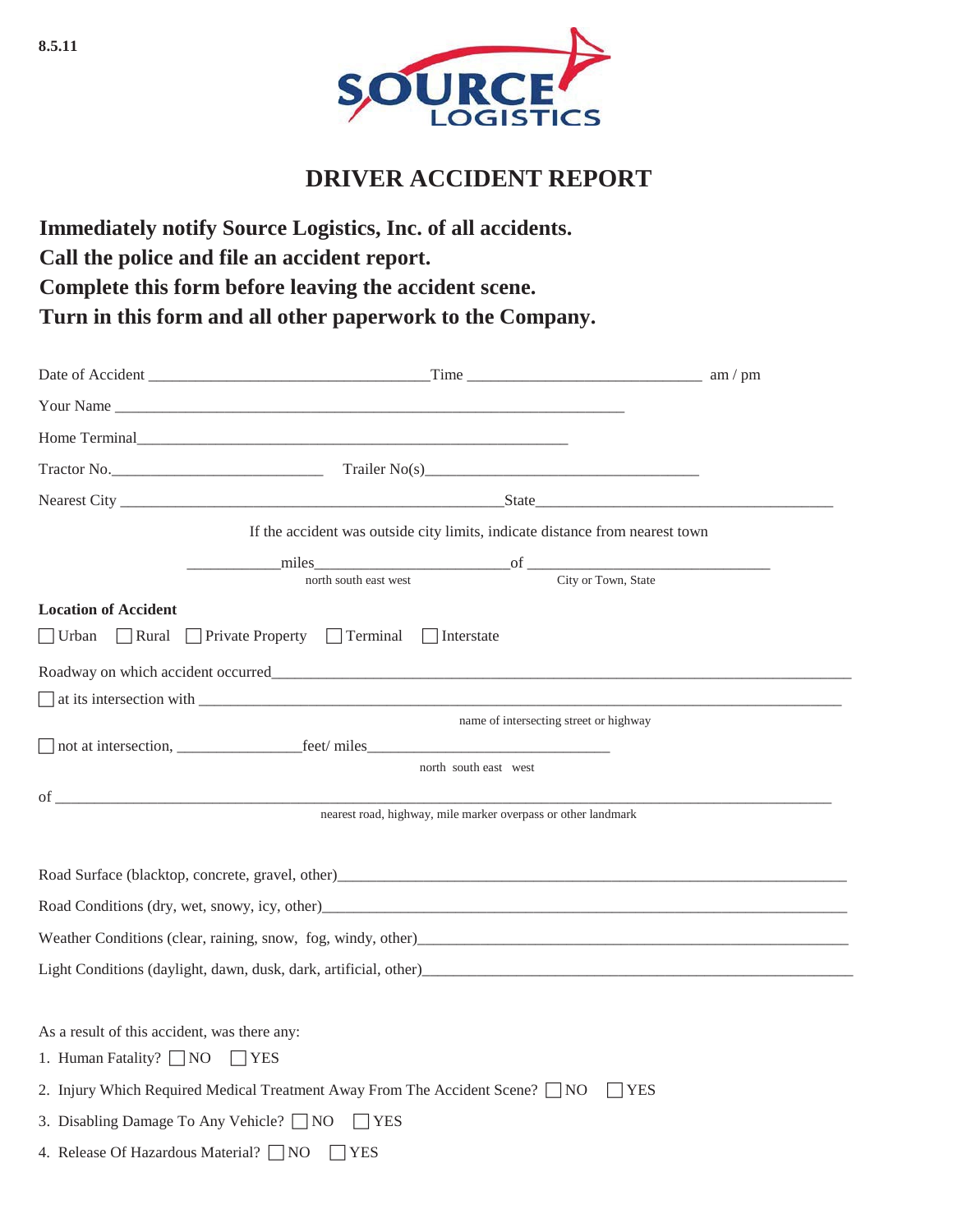| Signature_ |  |  | $Date$ <sub>_</sub> |  |
|------------|--|--|---------------------|--|
|            |  |  |                     |  |

## Draw a diagram of the accident.

Show the position of all vehicles and pedestrians, path of vehicles, the point of collision, traffic signs and signals, and the names of streets and roads. Use additional paper if needed.  $\mathbf{L}^{\text{max}}$  $\mathbf{L}^{\text{max}}$  $\mathbf{I}$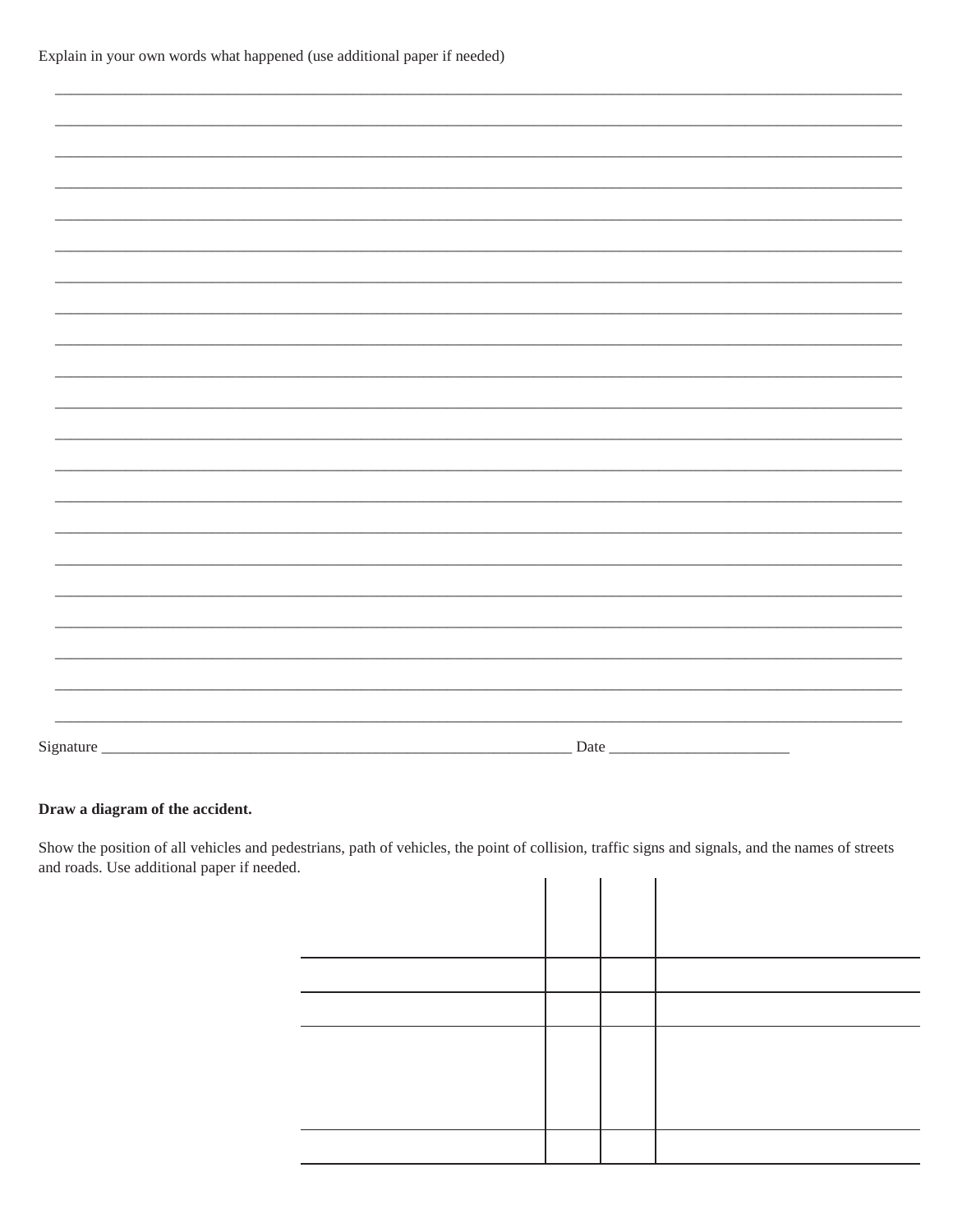## The Other Vehicle (No. 1)

|                                                                                                                                                                                                                                                                                                                                         | <b>Police Information</b>  |  |  |
|-----------------------------------------------------------------------------------------------------------------------------------------------------------------------------------------------------------------------------------------------------------------------------------------------------------------------------------------|----------------------------|--|--|
|                                                                                                                                                                                                                                                                                                                                         |                            |  |  |
|                                                                                                                                                                                                                                                                                                                                         |                            |  |  |
|                                                                                                                                                                                                                                                                                                                                         |                            |  |  |
| Accident Report/Case/Incident No.                                                                                                                                                                                                                                                                                                       |                            |  |  |
| Were you issued a citation? $\Box$ NO $\Box$ YES                                                                                                                                                                                                                                                                                        |                            |  |  |
|                                                                                                                                                                                                                                                                                                                                         |                            |  |  |
| Was anyone else issued a citation? $\Box$ NO $\Box$ YES                                                                                                                                                                                                                                                                                 |                            |  |  |
| If YES, what $\text{Direct}(s)$                                                                                                                                                                                                                                                                                                         |                            |  |  |
| What charge(s) $\qquad \qquad$ $\qquad$ $\qquad$ $\qquad$ $\qquad$ $\qquad$ $\qquad$ $\qquad$ $\qquad$ $\qquad$ $\qquad$ $\qquad$ $\qquad$ $\qquad$ $\qquad$ $\qquad$ $\qquad$ $\qquad$ $\qquad$ $\qquad$ $\qquad$ $\qquad$ $\qquad$ $\qquad$ $\qquad$ $\qquad$ $\qquad$ $\qquad$ $\qquad$ $\qquad$ $\qquad$ $\qquad$ $\qquad$ $\qquad$ |                            |  |  |
|                                                                                                                                                                                                                                                                                                                                         | <b>Witness Information</b> |  |  |
|                                                                                                                                                                                                                                                                                                                                         |                            |  |  |
|                                                                                                                                                                                                                                                                                                                                         |                            |  |  |